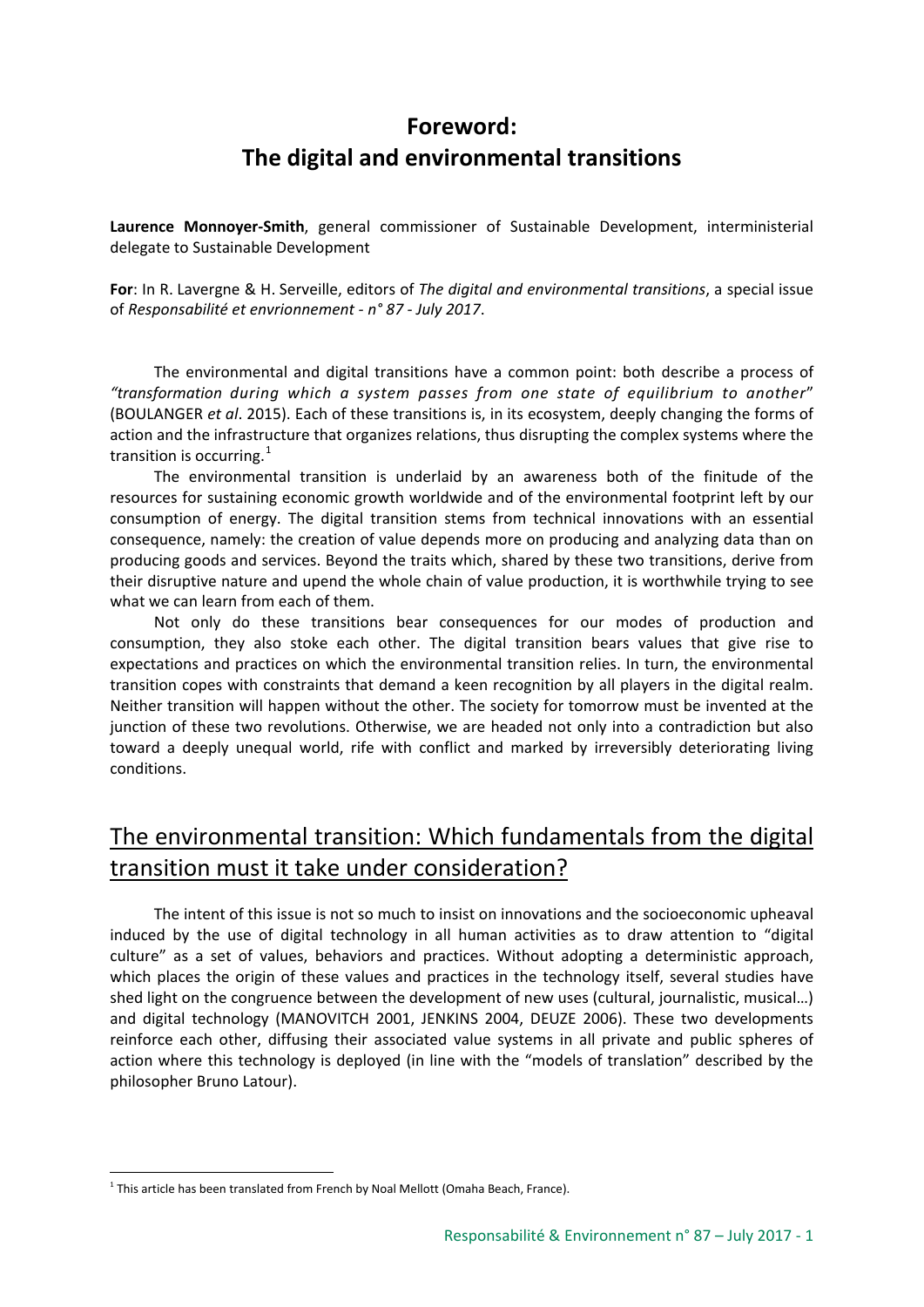Mark Deuze has distinguished three dimensions of a digital culture. The first is *BRICOLAGE*, a concept borrowed from Michel de Certeau (1980), namely: the possibility of constantly mixing contents from very different origins (MAIGRET 2000). The manipulability of digital contents allows for assembling and reassembling them in line with the requirements of diverse media. The millennial generation's expressive output on social media is a striking illustration thereof. The second dimension, RE-MEDIATION, describes the evolution of digital objets as a mixture of old and new media before the elaboration of a semiotics specific to the new media. Before entirely new interfaces for the new digital news media were invented, the switch, for example, from printed newspapers to electronic news was "translated" at first as merely converting the printed version into a digital format. We understand why maintaining former "affordances" makes it possible to use a new medium faster. The third dimension (of special interest to us) is PARTICIPATION. Any form of digital technology necessitates an active involvement in producing contents, bringing people into relation and creating value  $-$  a value (not necessarily commercial) is generated by the growing number of persons active in the network. This participatory activity helps construct the sociotechnical environment. It has several political consequences, especially when it resonates with radical forms of criticism, in particular from environmentalists (MONNOYER-SMITH 2011).

The environmental transition must reckon with these three dimensions of digital culture, conveyed by both the technology and social practices. The subsequent customization of energy consumption and the social critique of the centralized model for producing energy definitely reflect the determination to reappropriate individual autonomy from established monopolies. This is attested by crowdfunding platforms for all types of projects, ranging from the most individual to the most social. Is it necessary to recall the case of transportation, a branch of the economy that, for nearly a decade now, has experienced a disruption at least as suddenly as the culture and entertainment businesses at the end of the 1990s? The three rationales of *bricolage*, re-mediation and participation have led to new ways of sharing transportation and to the invention of a new model of "connected autonomy" via a larger social network.

In reverse, imposing new environmental practices while ignoring the digital context runs the risk of, at best, encountering indifference or, at worst, arousing anger. The handling of wastes serves as a good example. The introduction of procedures for sorting trash has proven to be incommensurably complicated given the intensity of the efforts demanded of citizens. I hypothesize that we probably would have advanced faster by adopting a policy based on local practices (*bricolage*) for sorting wastes, organized between professionals or private parties (participation) in a delimited area and then gradually expanded by using the usual means of trash collection (trucks) before establishing a genuine recycling industry (re-mediation). Such a policy would not have resulted in the current situation, where big urban centers still do not sort their wastes.

Questions arise, of course, about the limits of the values borne by digital technology (the latter's ubiquity, its virtual nature, the individualization of practices, immediate gratification… for free) and their compatibility with the exigencies of the environmental transition. This interrogation brings to mind Bruno Latour's concept of Gaia (but this extends far beyond the bounds of this foreword…).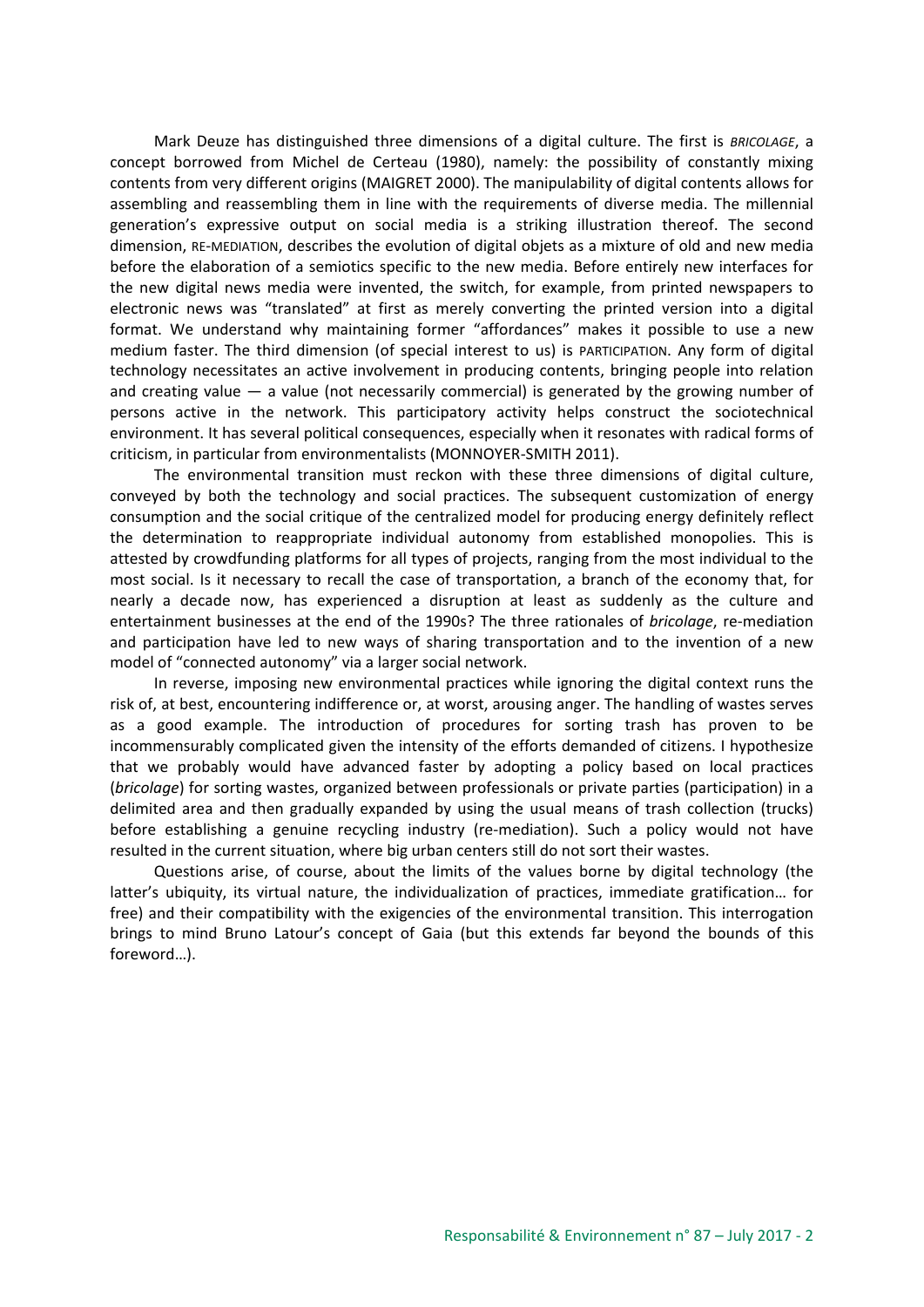## The digital transition: What connections are to be made with the environmental transition?

The digital revolution is incompatible with the environmental transition in many respects. The business rationales underlying the development of information and communications technology (henceforth ICT) lead us to suspect that a fig leaf is prudishly being laid over the digital sector's environmental footprint.

For one thing, we know that enormous quantities of energy are needed to make and run digital equipment and to process the data circulating on high-speed networks in an ever larger mass. According to a report by Greenpeace released in January 2017, the information industry accounts for approximately 7% of electricity consumption worldwide. One wage-earner in France accounts for 50% of a private citizen's annual electricity consumption, the equivalent of 80 low-consumption light bulbs burning for [2](#page-2-0)000 hours.<sup>2</sup> The digital industry's consumption of electricity has never stopped growing and has now reached a level comparable with that of certain major countries. If the issue of our compulsive consumption of energy in ever larger quantities is to be addressed, much more is needed than commitments from big firms, such as Apple, to run their factories 100% on energy from renewable sources. It is crucial to muster all stakeholders in digital technology to address the issue of climate change. Our choices about the sources of energy for the digital infrastructure condition our ability to fulfil the commitments made by adopting the Paris Climate Agreement.

For another thing, the digital industry's environmental footprint has implications, far beyond energy issues as such, about certain types of resources (metals, water), which, in the absence of any organized industrial chain for recycling wastes, cause pollution of various sorts. The digital infrastructure's explosive growth has doubled the production of aluminum since 2000. Meanwhile, the mining of the rare earths necessary for making computers, batteries, screens, LEDs, etc. is growing exponentially.<sup>[3](#page-2-1)</sup> Whereas a dozen metals went into making a computer in the 1980s, we are now at more than fifty. These elements cover a large part of the periodic table, and many of them (for instance: silver, cobalt, copper, indium, gallium, germanium, lithium, and tantalum) are critical. The reserves of some of them (*e.g.*, indium) are very low. Furthermore, these metals are seldom recycled; and there are hardly any substitutes available. The cost of producing certain elements is rising steeply as reserves dwindle, and this increases even more the quantity of energy needed to produce them. Besides, competition for these resources is strong between ICT and the renewable energy sector, also a big consumer of rare earths (indium, gallium, selenium and tellurium). The latter's demand for these elements is increasing from 5% to 10% per year to help meet France's commitment to a low-carbon strategy.

A final point: digital technology's business model is ultimately linear. It is based on the technical obsolescence of equipment without any serious work having been done on product life cycles. The life cycle of computers has been divided by three in thirty years, and 100 times more bytes are needed to run Windows Office than twenty years ago, not to mention the proliferation of versions of mobile telephones (six Iphones in five years). As we know, this business model, centered on marketing new products, is not sustainable. It is part of a process that drives consumption and thus produces wastes in excess  $-$  a significant part of them evaporating, as they slip through informal channels, especially in Africa.<sup>[4](#page-2-2)</sup>

<u>.</u>

<span id="page-2-0"></span><sup>2</sup> Available via https://club.greenit.fr/benchmark2017.html.

<span id="page-2-1"></span><sup>&</sup>lt;sup>3</sup> Cf. Olivier Vidal's video, "Ressources minérales pour les TIC: besoins, modélisation de la production et des réserves", 43 minutes (accessible at http://ecoinfo.cnrs.fr/IMG/mp4/ecoinfo-3-olivier\_vidal\_\_\_questions.mp4).

<span id="page-2-2"></span><sup>4</sup> Secretariat of the Basel Convention (December 2011) *Where are WEEE in Africa? Findings from the Basel Convention, E-wastes Africa Programme* (available at

http://www.basel.int/Portals/4/download.aspx?d=UNEP-CHW-EWASTE-PUB-WeeAfricaReport.English.pdf)